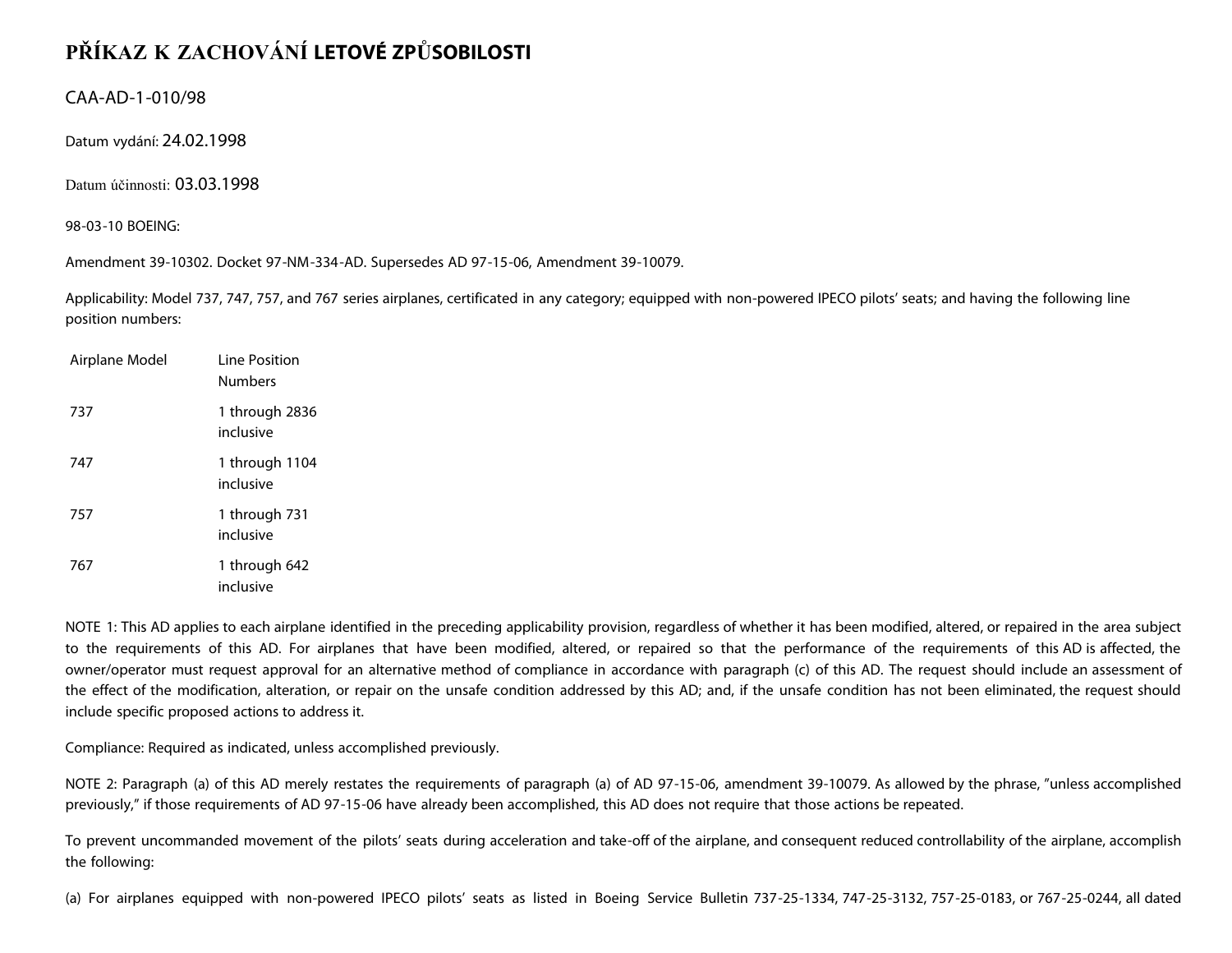December 19, 1996: Within 90 days after July 31, 1997 (the effective date of AD 97-15-06, amendment 39-10079), perform a one-time operational test of the pilots' seats and the seat locks to determine that the lock pin of the seat track fully engages in all lock positions of the seat track, in accordance with Boeing Service Bulletin 737-25-1334, dated December 19, 1996, or Revision 1, dated January 15, 1998(for Model 737 series airplanes); 747-25-3132, dated December 19, 1996, or Revision 1, dated January 15, 1998 (for Model 747 series airplanes); 757-25-0183, dated December 19, 1996, or Revision 2, dated January 15, 1998 (for Model 757 series airplanes); or 767-25-0244, dated December 19, 1996, or Revision 1, dated January 15, 1998 (for Model 767 series airplanes); as applicable.

(1) If the seat lock pin fully engages in all lock positions of the seat track, no further action is required by this AD.

(2) If the seat lock pin does not fully engage in all positions of the seat track, prior to further flight, re-align the seat tracks, in accordance with the applicable service bulletin specified in paragraph (a) of this AD.

(b) For airplanes other than those identified in paragraph (a) of this AD: Within 90 days after the effective date of this AD, perform a one-time operational test of the pilots' seats and the seat locks to determine that the lock pin of the seat track fully engages in all lock positions of the seat track, in accordance with Boeing Service Bulletin 737-25- 1334, Revision 1 (for Model 737 series airplanes); 747-25-3132, Revision 1 (for Model 747 series airplanes); 757-25-0183, Revision 2 (for Model 757 series airplanes); or 767-25- 0244, Revision 1 (for Model 767 series airplanes); all dated January 15, 1998, as applicable.

(1) If the seat lock pin fully engages in all lock positions of the seat track, no further action is required by this AD.

(2) If the seat lock pin does not fully engage in all positions of the seat track, prior to further flight, re-align the seat tracks, in accordance with the applicable service bulletin specified in paragraph (b) of this AD.

(c) (1) An alternative method of compliance or adjustment of the compliance time that provides an acceptable level of safety may be used if approved by the Manager, Seattle Aircraft Certification Office (ACO), FAA, Transport Airplane Directorate. Alternative methods of compliance, approved previously in accordance with AD 97-15-06, amendment 39-10079, are approved as alternative methods of compliance for this AD.

(c) (2) Operators shall submit their requests through an appropriate FAA Principal Maintenance Inspector, who may add comments and then send it to the Manager, Seattle ACO.

NOTE 3: Information concerning the existence of approved alternative methods of compliance with this AD, if any, may be obtained from the Seattle ACO.

(d) Special flight permits may be issued in accordance with sections 21.197 and 21.199 of the Federal Aviation Regulations (14 CFR 21.197 and 21.199) to operate the airplane to a location where the requirements of this AD can be accomplished.

(e) The actions shall be done in accordance with the following Boeing Service Bulletins, as applicable:

| Service Bulletin | Revision | Service Bulletin  |
|------------------|----------|-------------------|
| Number           | Level    | Date              |
| 737-25-1334      | Original | December 19, 1996 |
| 747-25-3132      | Original | December 19, 1996 |
| 757-25-0183      | Original | December 19, 1996 |
| 767-25-0244      | Original | December 19, 1996 |
| 737-25-1334      |          | January 15, 1998  |